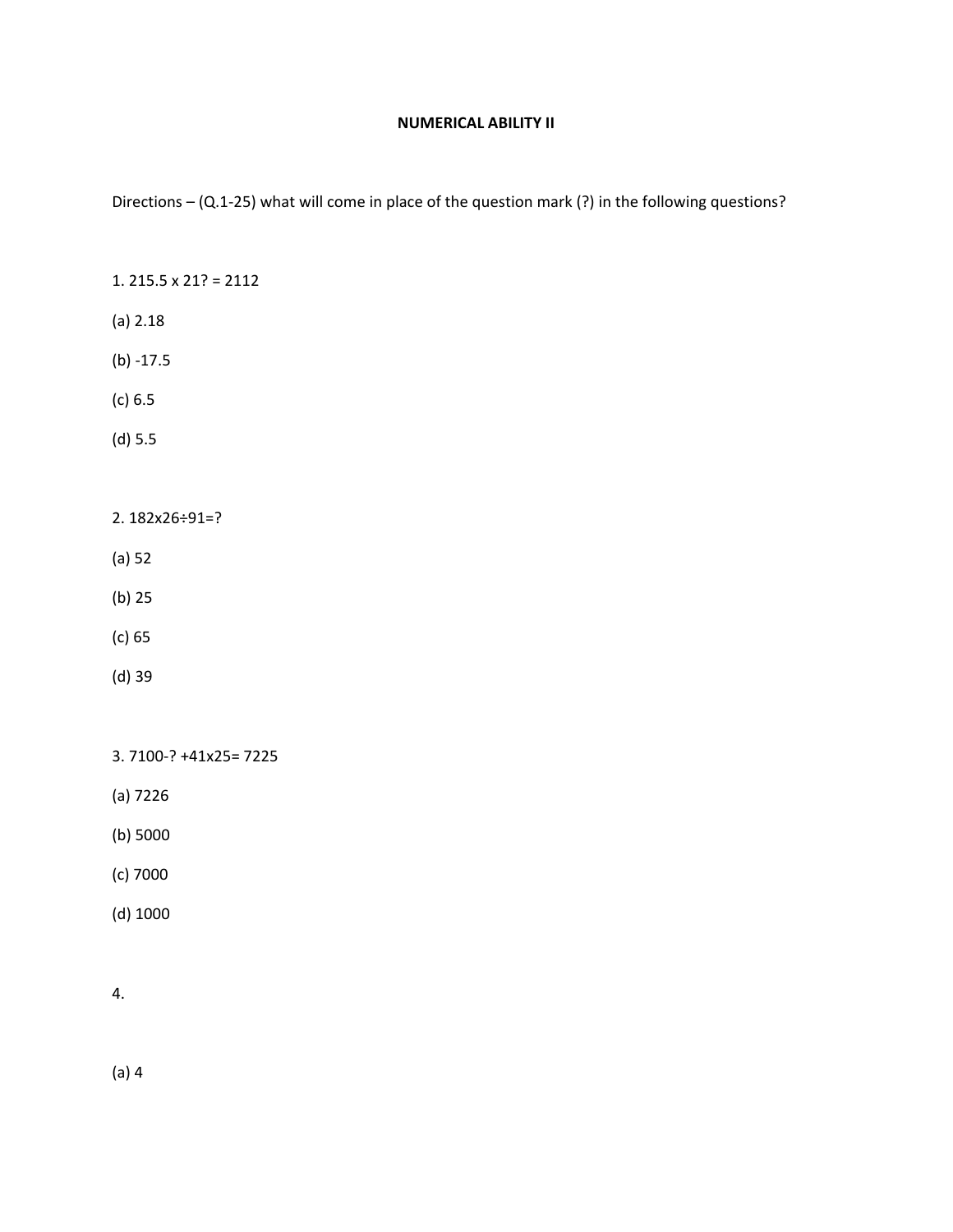(b) 1

(c) 2

(d) 3

(e) None of these

5. 10.0001+9.9999‐8.9995 =?

(a) 10.9995

(b) 9.0005

(c) 11.0001

(d) 11.0001

(e) None of these

6.

of

of  $256 = ?$ 

(a) 16

(b) 32

(c) 64

(d) 48

(e) None of these

7. 1470÷21÷14=?

(a) 7

(b) 15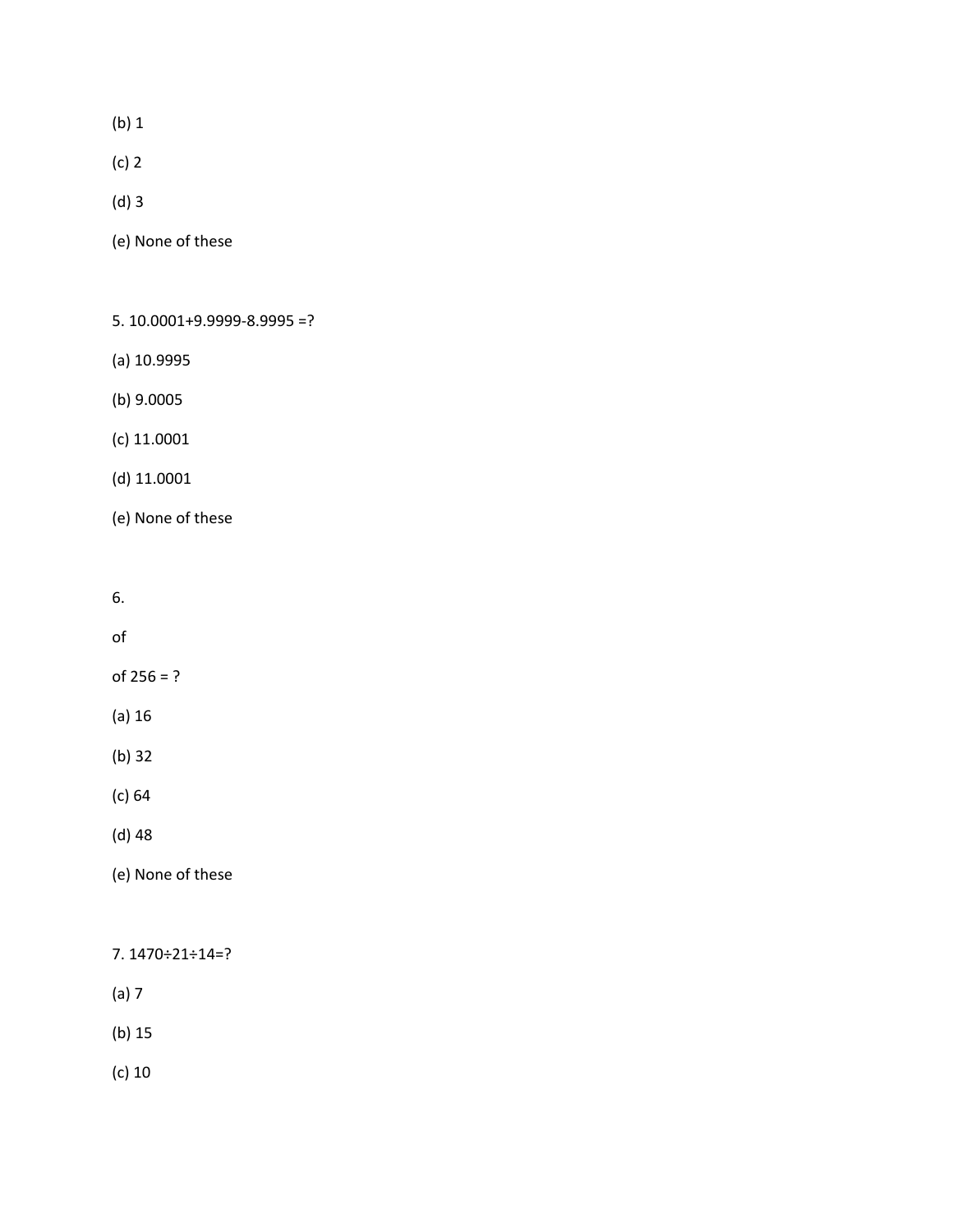|--|--|

8. 152

(a) 19

(b) 7

(c) 18

(d) 8

(e) None of these

## 9. 64

(a) 81

- (b) 49
- (c) 64
- (d) 16

(e) None of these

10. 801.75‐93.25

- (a) 5668
- (b) 56.75
- (c) 566.8

(d) 55.25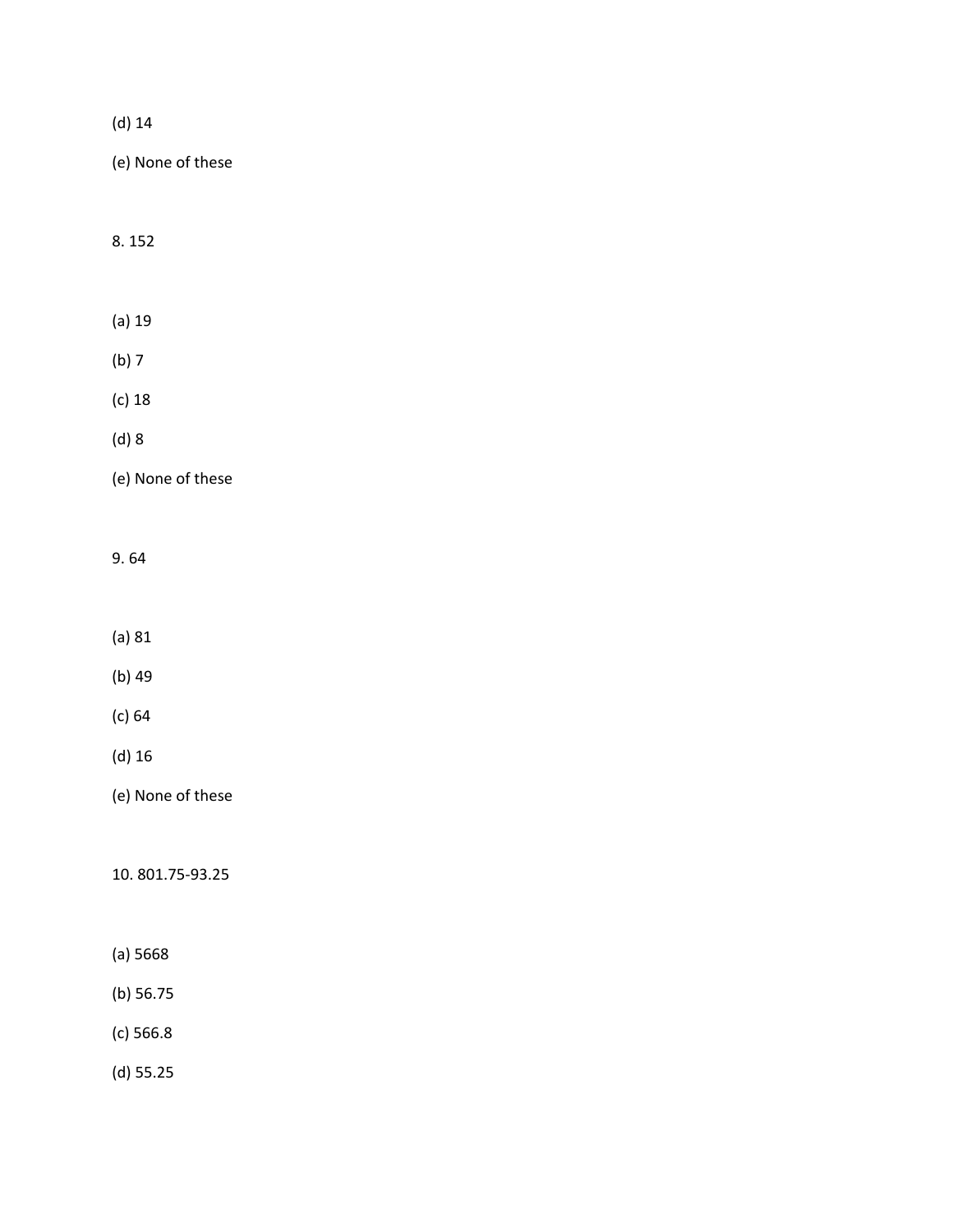11. 350% of ? = 700

(a) 2

(b) 100

(c) 350

(d) 200

(e) None of these

### 12.

(a) 240.5124

(b) 243.5025

(c) 243.5125

(d) 240.5025

(e) None of these

# 13.

(a) 13

(b) 13

## (c) 12

(d) 13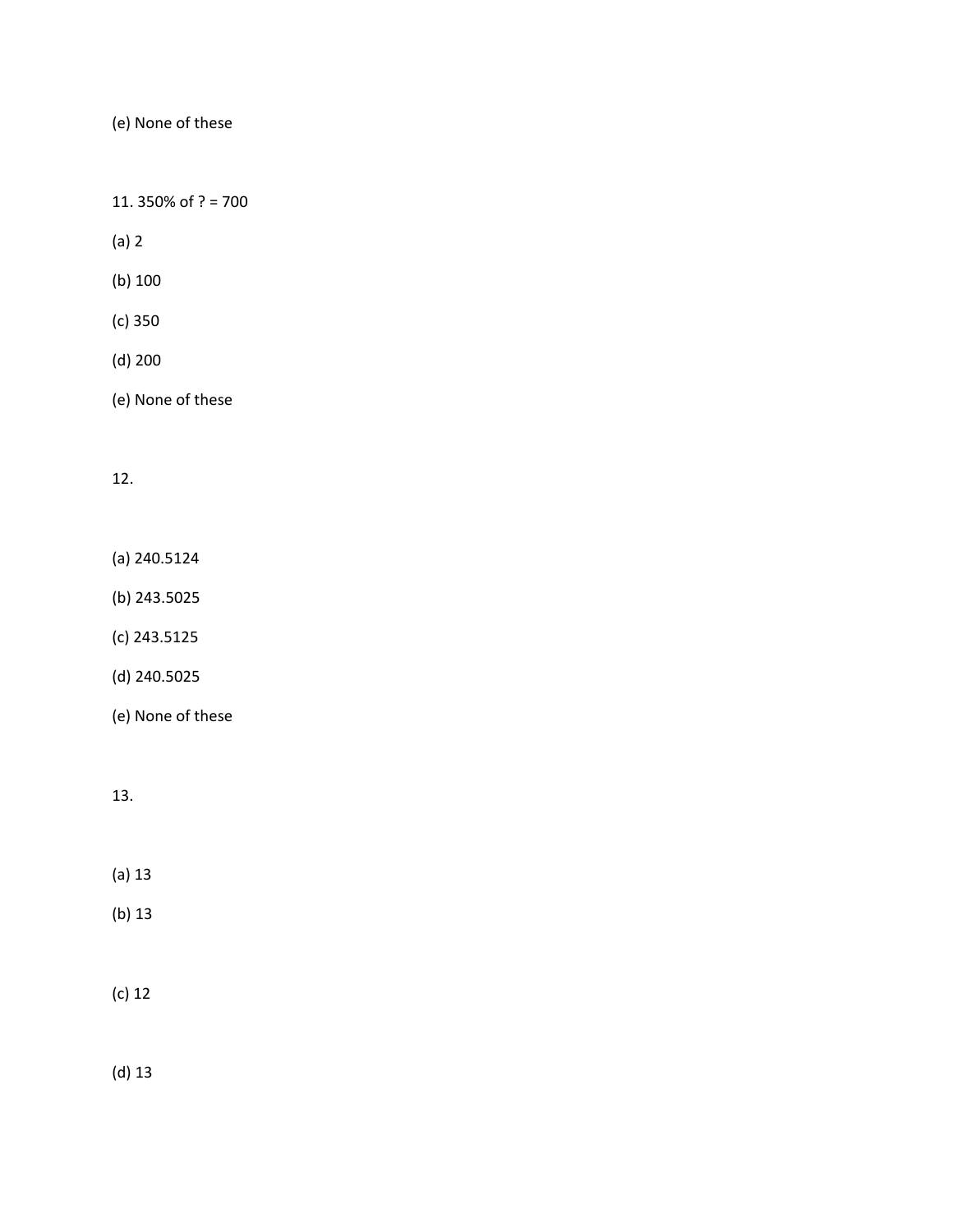14. 83293‐7946‐150 = ?

- (a) 3683
- (b) 73847
- (c) 75197
- (d) 75097
- (e) None of these

15. 10% of 25% of 800 = ?

- (a) 20
- (b) 2

(c) 40

- (d) 4
- (e) None of these

16.

- (a)
- (b)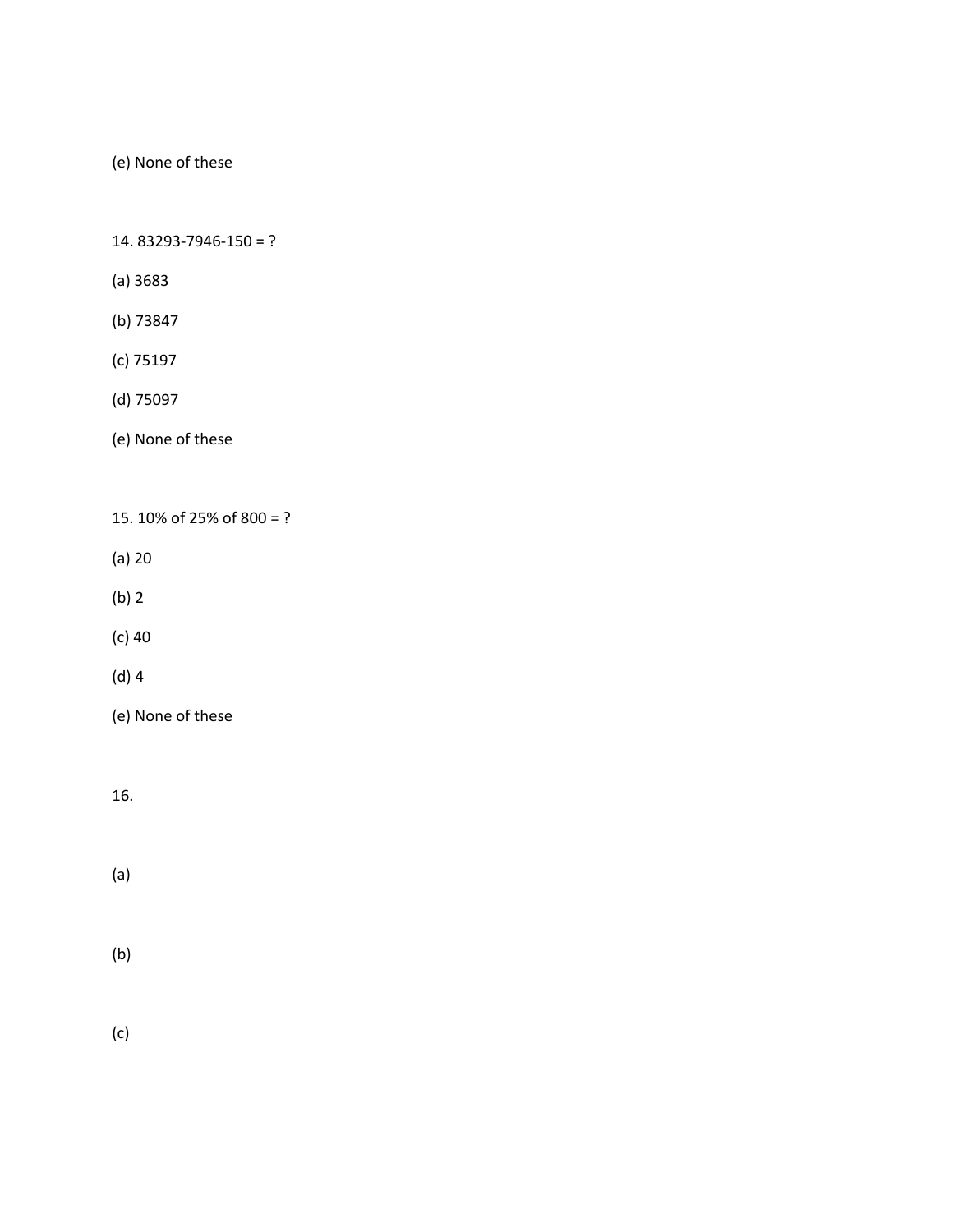(e) None of these

17.  $57.75 \div 7 = ?%$  of 20

- (a) 35.25
- (b) 40.25
- (c) 42.25
- (d) 41.25
- (e) None of these

#### 18.

- (a) 568
- (b) 676
- (c) 576
- (d) 560
- (e) None of these

19. 19.30 x 1.7 +13.46 = ?

- (a) 46.72
- (b) 46.27
- (c) 292.588
- (d) 46.77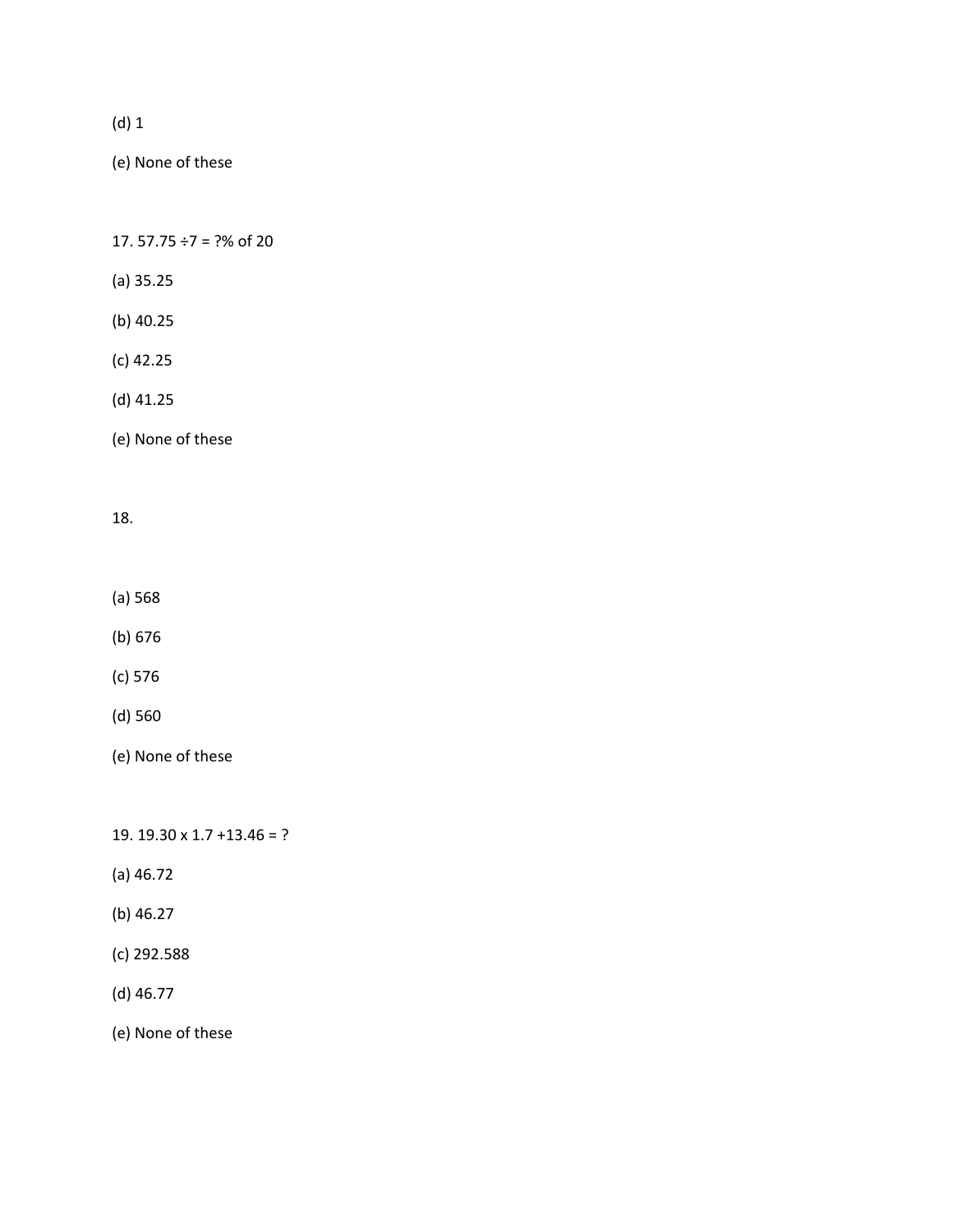20. 5625 ÷ 75 +

- $= ?$
- (a) 441
- (b) 400
- (c) 361
- (d) 484
- (e) None of these

21. 25% of 980 + ?% of 355 = 529

- (a) 80
- (b) 65
- (c) 70
- (d) 75
- (e) None of these

## 22.

- (a) 81
- (b) 54
- (c) 108
- (d) 162
- (e) None of these

23.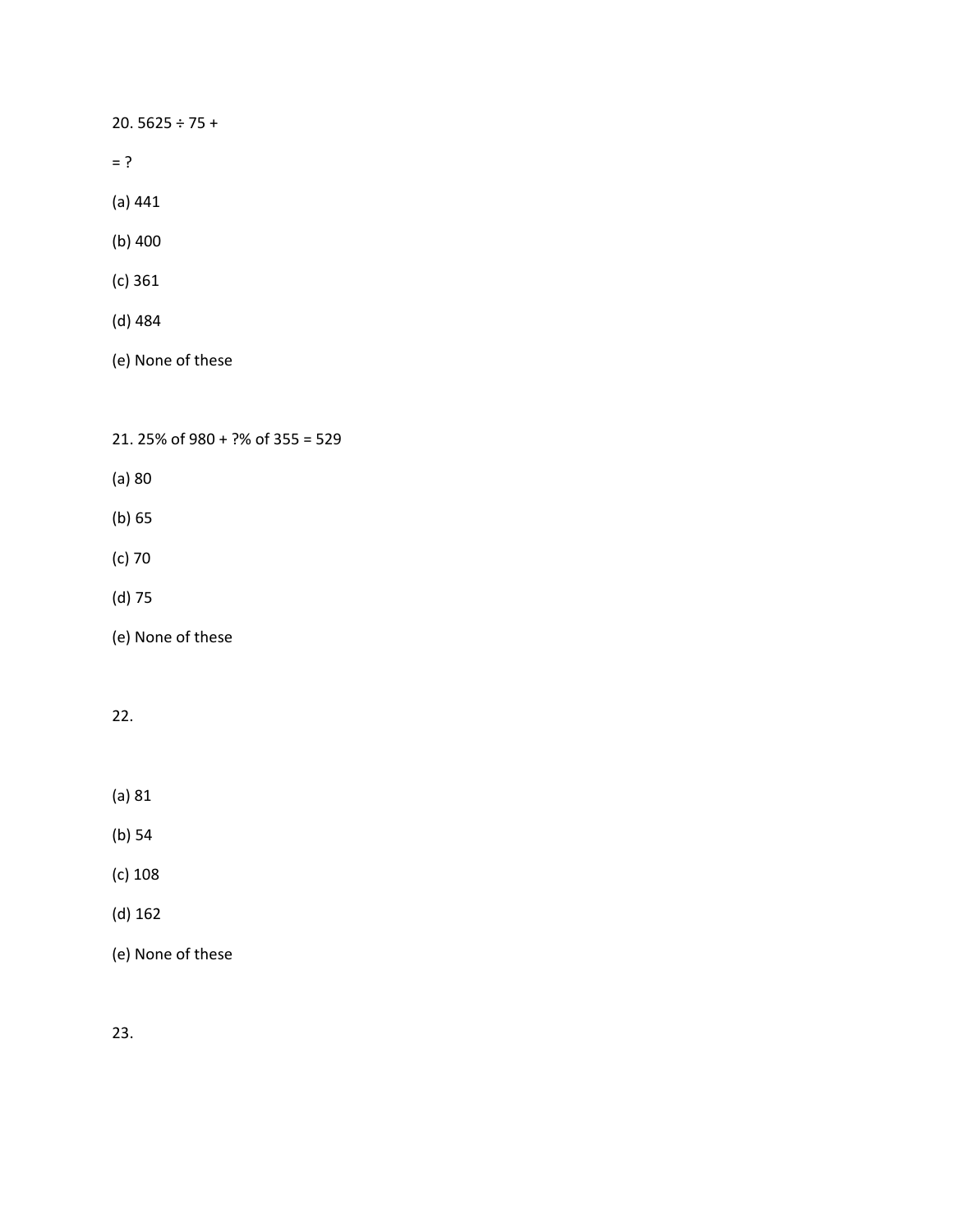(a) 2

(b) 1

(c) 2

(d) 1

(e) None of these

24. 33

% of 1260 + 80% of 755 = ?

(a) 976

(b) 1024

(c) 1048

(d) 952

(e) None of these

25.

 $(0.25)2 + (0.15)2 = ?$ 

(a) 0.0085

(b) 0.8

(c) 0.085

(d) 0.625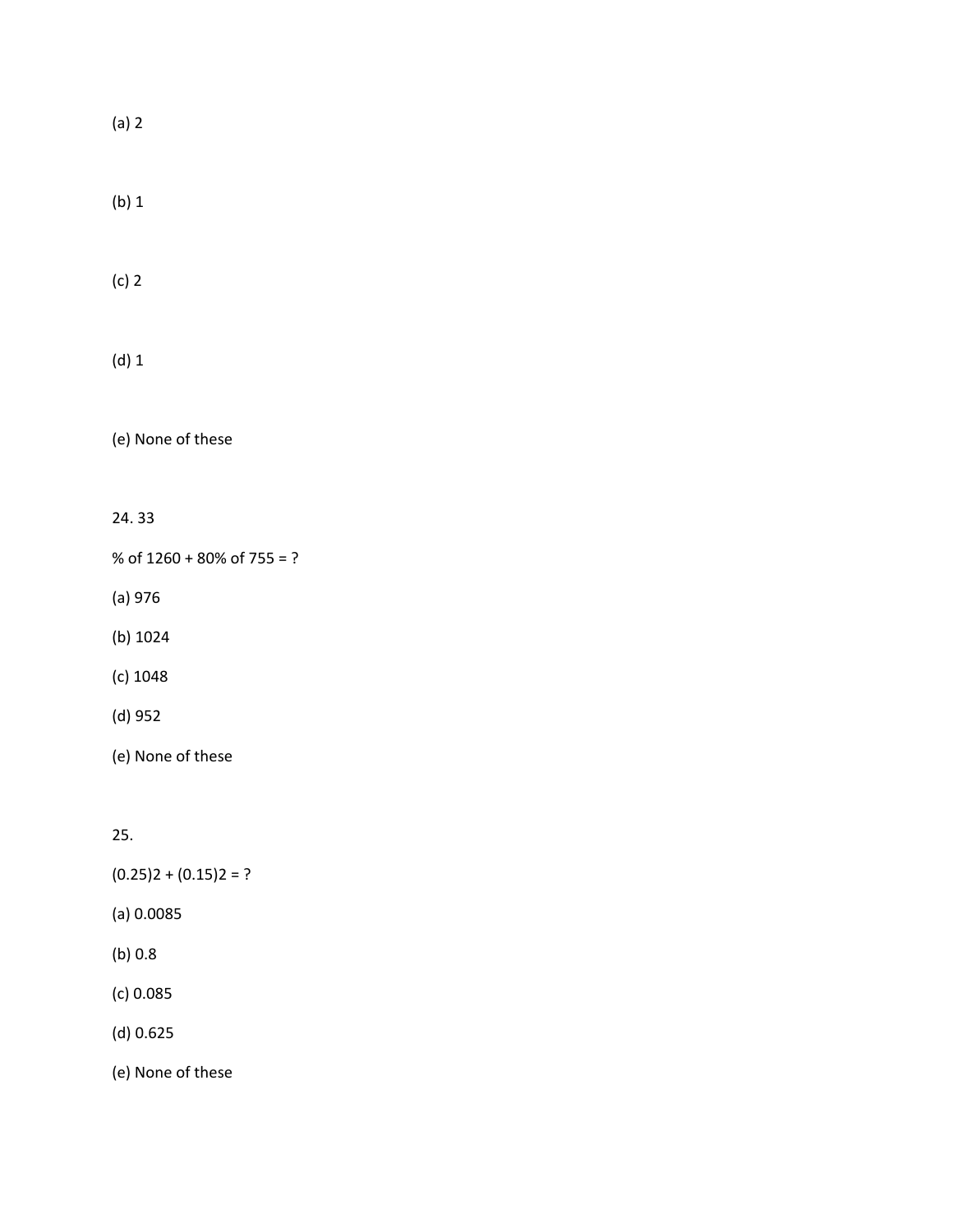26. The amount of simple interest accrued on a principal amount of Rs. 25,000 in 7 years is Rs. 21,000. What is the rate of interest p.c.p.a.?

(a) 15

(b) 10

- (c) 18
- (d) 20

(e) None of these

27. Inlet '1' and '2' together can fill a tank in 18 hours. Inlet '2' can fill the tank on its own in 24 hours. In how many hours can inlet '1' alone fill the tank?

- (a) 48 hrs.
- (b) 72 hrs.
- (c) 60 hrs.
- (d) 84 hrs.
- (e) None of these

28. What will come in place of the question mark (?) in the following number series?

- 1
- 
- , 3, 4
- ,?, 8
- (a) 6
- (b) 7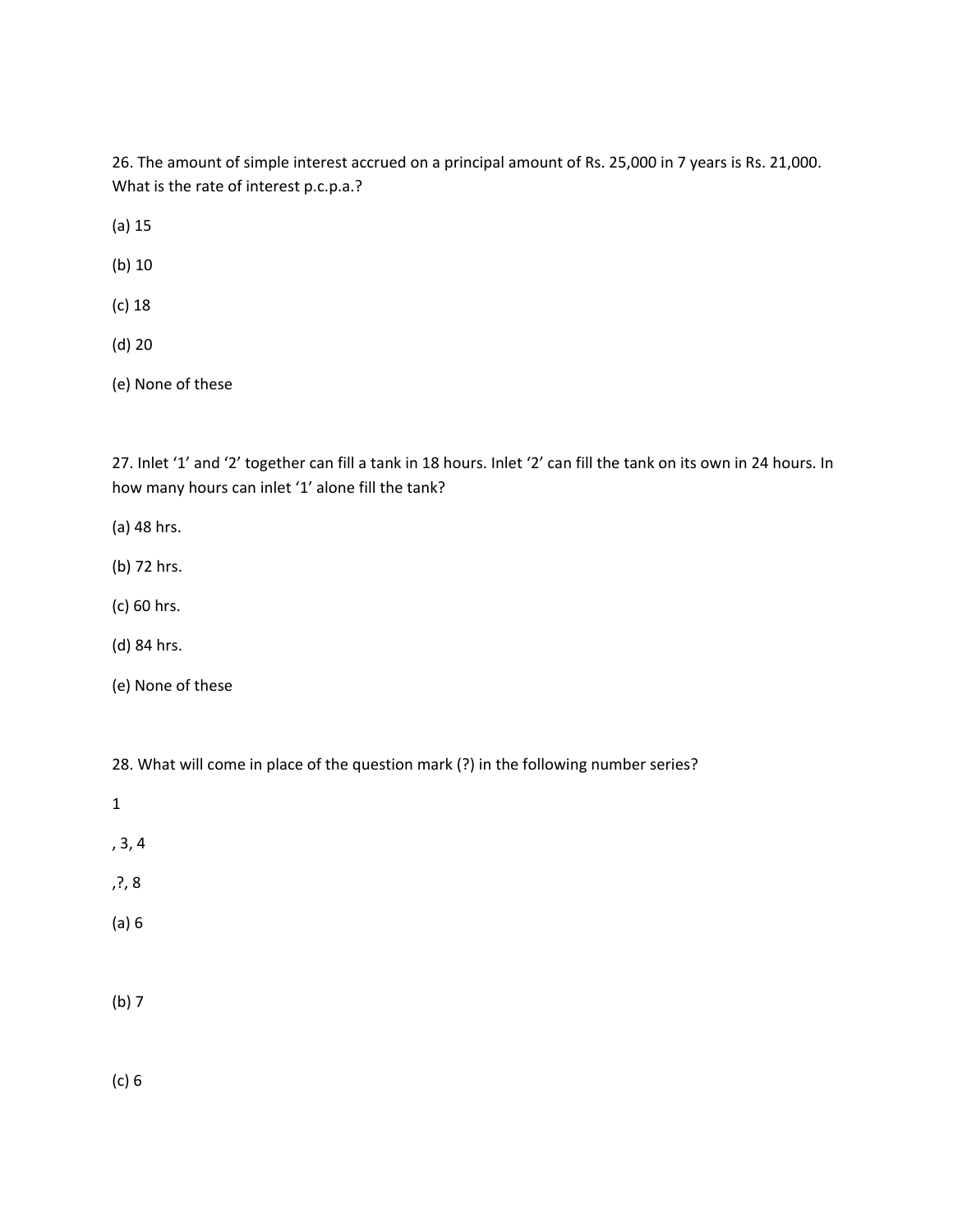(e) None of these

29. If the length of a rectangular field is 48 meters more than its breadth and the perimeter of the field is 800 meters, what is the area of the field in square meters?

(a) 39424

(b) 40000

(c) 31376

- (d) Cannot be determined
- (e) None of these

30. If the numerator and denominator of a fraction are increased by 33

% and 66

% respectively, the fraction becomes

, what was the original fraction?

(a)

(b)

(c)

(d)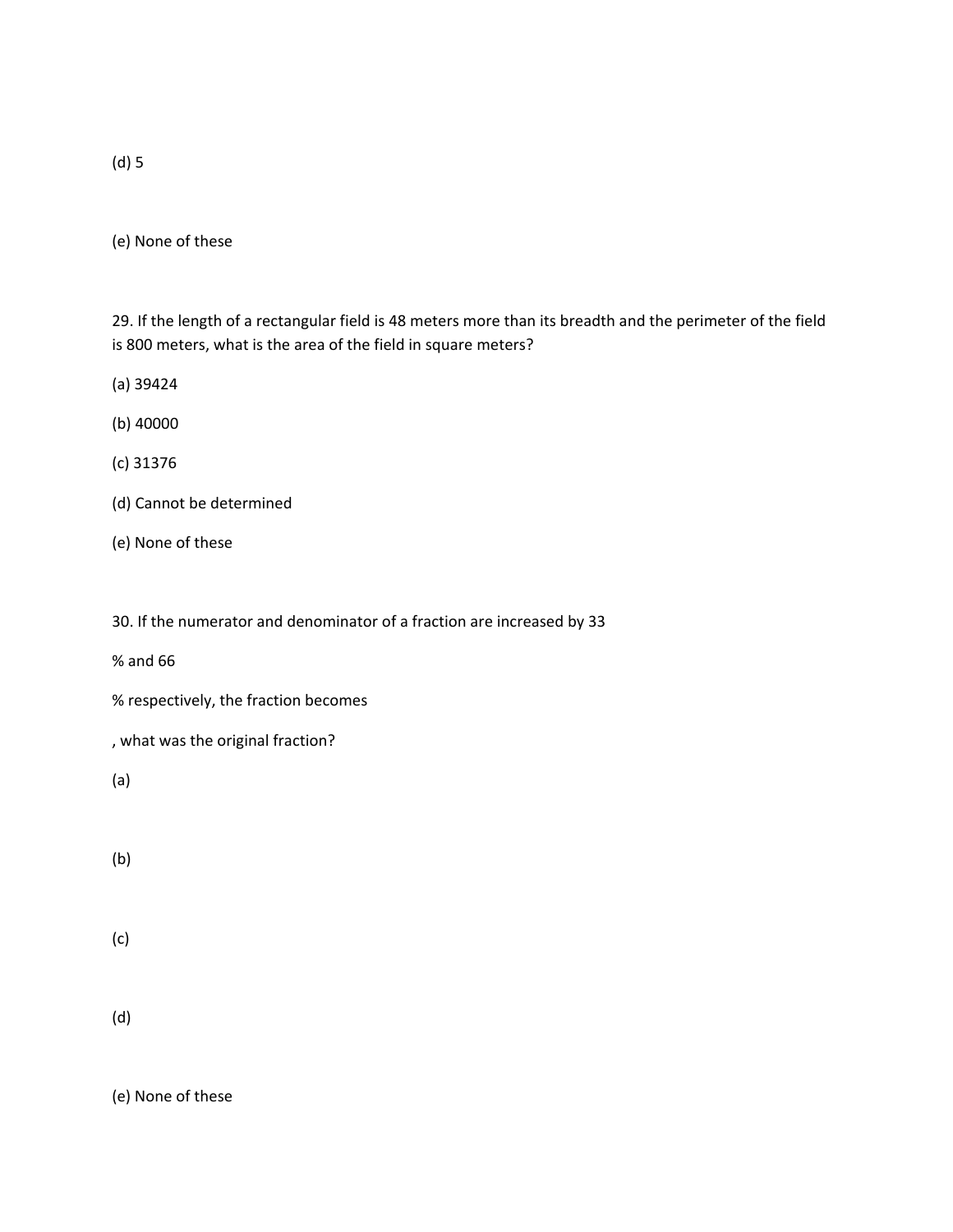31. In a class of 72 children, children are seated in rows and columns in such a way that the number of children in each row is 12.5% more than the number of children in each column. How many children are these in each row?

(a) 8

(b) 9

(c) 12

(d) 18

(e) None of these

32. In the following number series, only one number is wrong. Find out that wrong number.

1, 2, 2, 4, 8, 64, 256

(a) 4

(b) 8

(c) 64

(d) 256

(e) None of these

33. The perimeter of a square and a rectangle is the same. If the rectangle is 12 cms. by 10 cms., then by what percentage is the area of square more than that of the rectangle?

(a) 1

(b) 1

(c) 1

(d)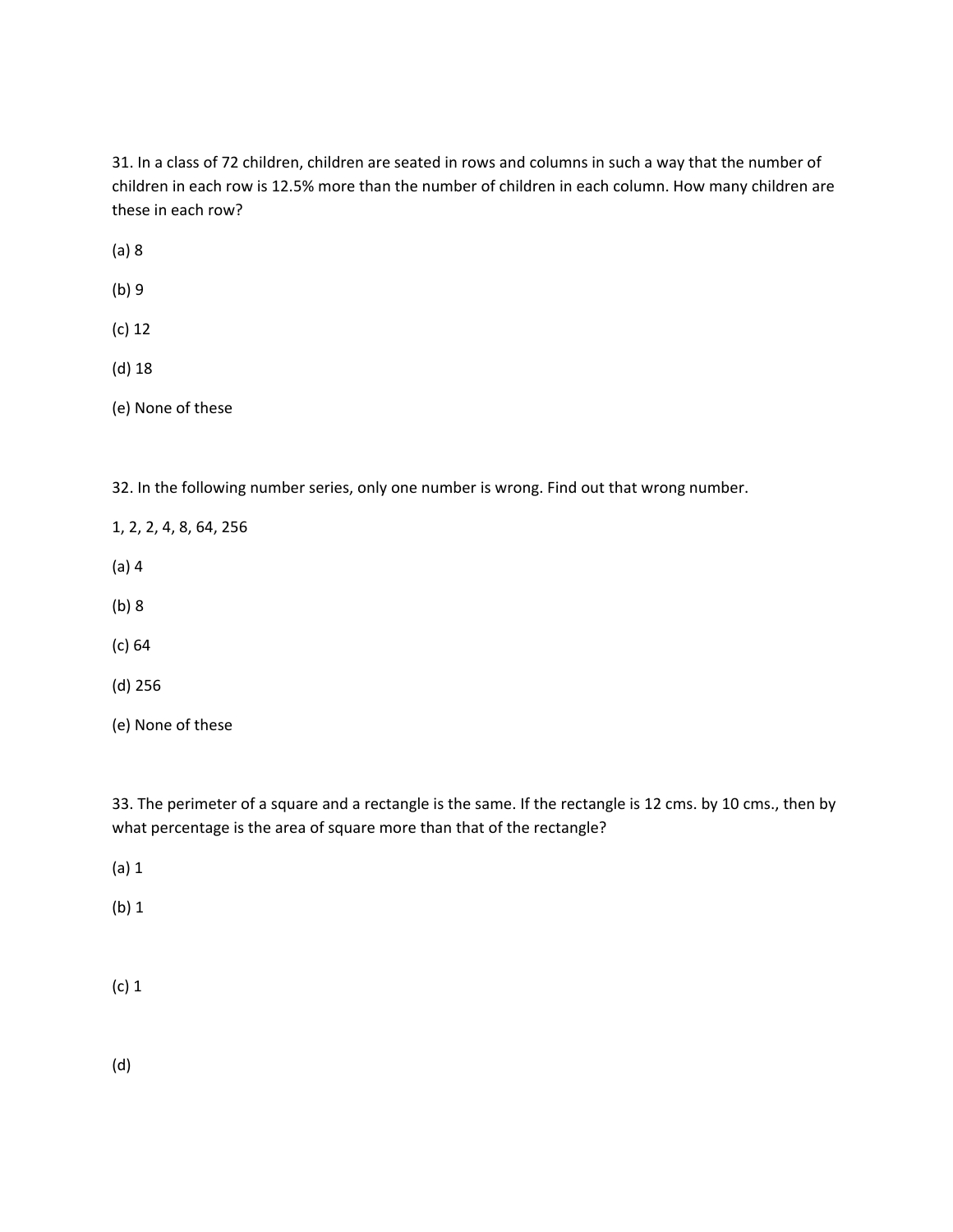34. What will be the compound interest earned on an amount of Rs. 8,000 @20% p.a. in two years?

(a) Rs. 10,520

- (b) Rs. 11,240
- (c) Rs. 10,360
- (d) Rs. 11,080

(e) None of these

35. Mr. Ahuja gave 30% of his money to his wife, half of the remaining to his daughter and the rest was to distributed among his five sons equally. If each son received Rs.14,000, what was the total amount he had?

- (a) Rs. 2, 00,000
- (b) Rs. 10,000
- (c) Rs. 1,75,000
- (d) Cannot be determined
- (e) None of these

36. If the following fractions are arranged in the ascending order of their values, which one will be the fourth from the top?

(a)

(b)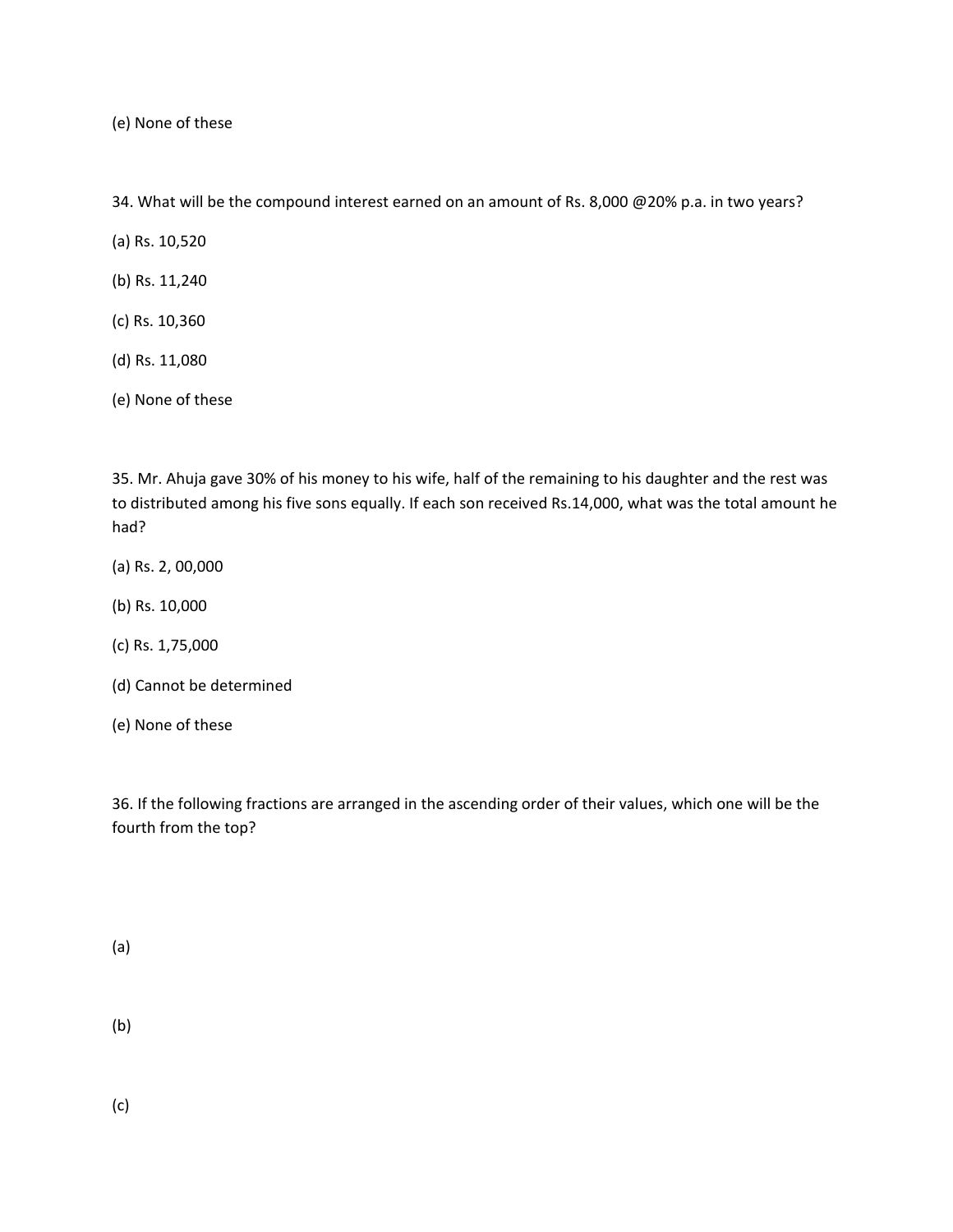(e)

37. How much time will a 270 meter long train running at a speed of 360 meters per second take to cross a platform of equal length?

(a) 1.5 seconds

(b) 1.2 seconds

(c) 1.8 seconds

(d) 2.1 seconds

(e) None of these

38. First class train fare from Banglore to Hyderabad is Rs. 7,415 and Second class train fare for the same is Rs. 5,932. What is the ratio of Second class to First class fare?

(a) 5 : 16

(b) 4 : 33

(c) 4 : 5

(d) 5 : 41

(e) None of these

39. What will come in place of the question mark (?) in the following number series?

16, 24, 12, ?, 9, 13.5

(a) 15

(b) 16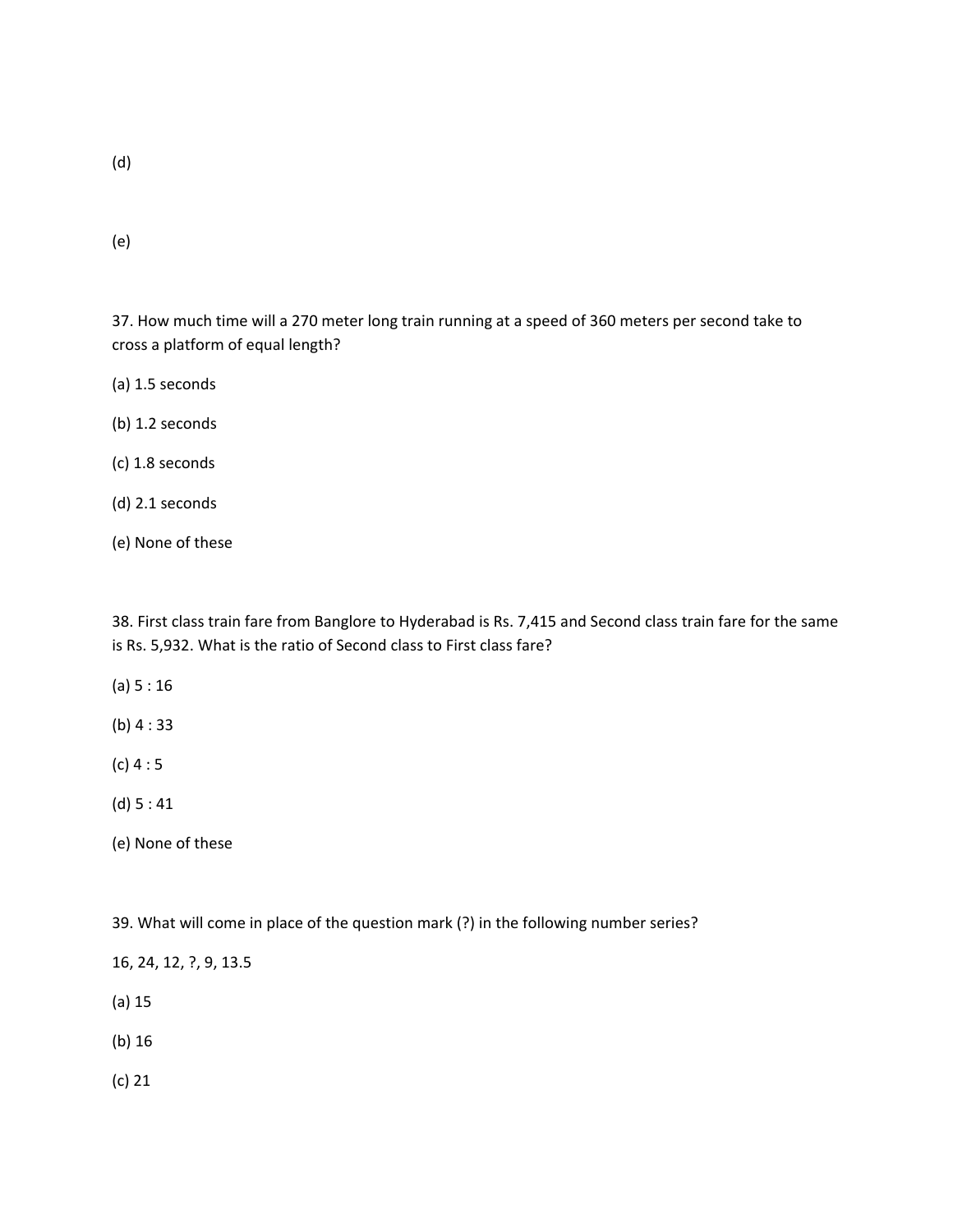(e) None of these

40. If the remainder obtained by subtracting a number from its own square is 4 times the number, what is the number?

- (a) 4
- (b) 3
- (c) 6
- (d) 7

(e) None of these

41. The sum of ages of members (children and their parents) of a family is 360 years. If the sum of the ages of the children in the family is 240 years, what is the ratio of the ages of the husband to the wife?

- (a) 3 : 2
- (b) 2 : 3
- $(c) 1 : 2$
- (d) Cannot be determined
- (e) None of these

42. When a person distributed sweets among a gathering of people, each person got 7 sweets and 14 sweets remained undistributed. If two more people had joined the gathering, no sweet would have remained undistributed. How many people had gathered?

- (a) 70
- (b) 56
- (c) 63
- (d) Cannot be determined
- (e) None of these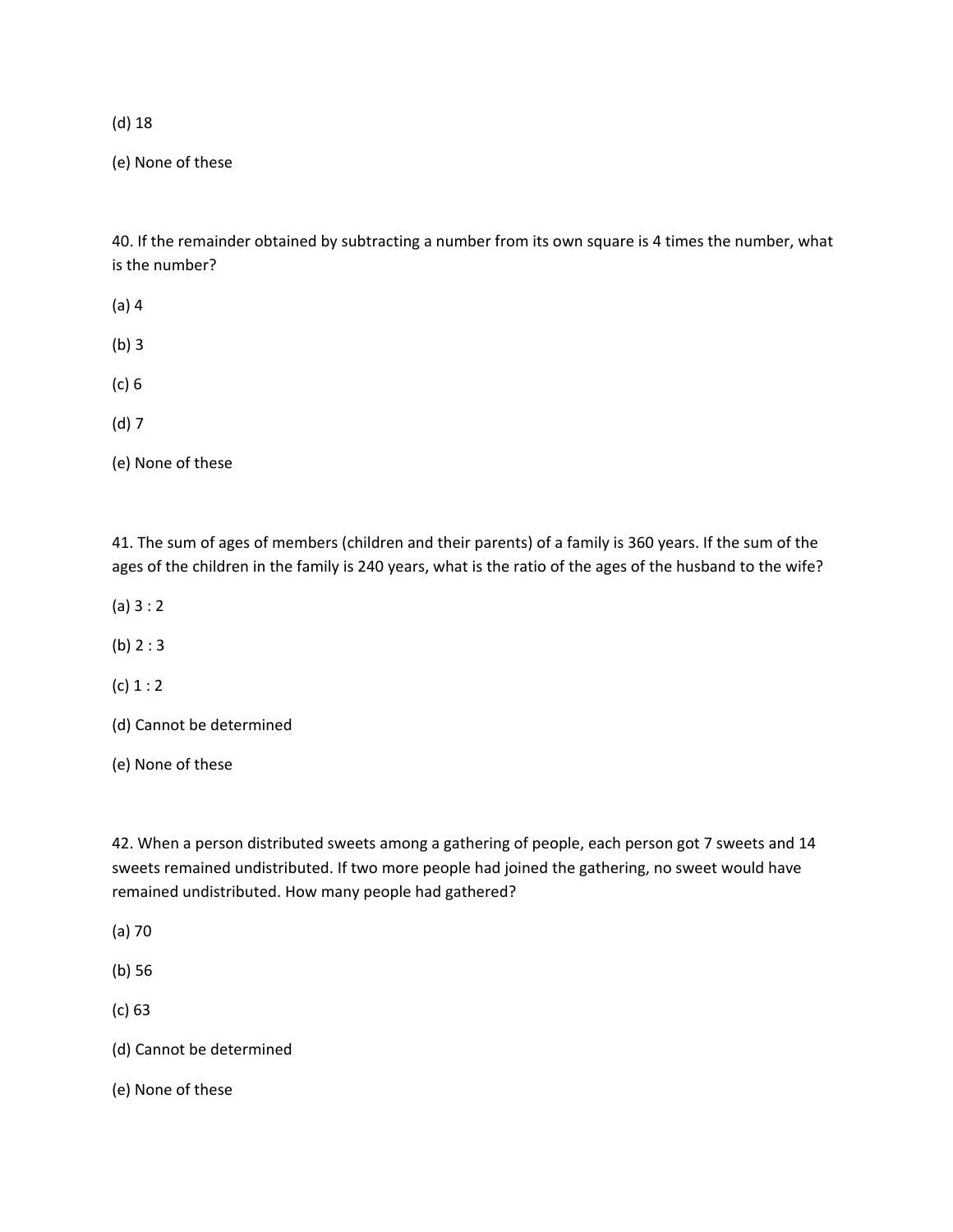43. If  $4x + 6y = 32$  and  $4x - 2y = 4$ , then what is the value of 8y?

- (a) 36
- (b) 30
- (c) 24
- (d) 42
- (e) None of these

44. What approximate value will come in place of the question mark (?) in the following equation?

 $239.99 \div 8.0001 \times 9.99 = ?$ 

- (a) 240
- (b) 300
- (c) 360
- (d) 480
- (e) 420

45. In the following number series only one number is wrong. Find out that wrong number.

8, 13, 21, 32, 47, 63, 83

- (a) 21
- (b) 63
- (c) 32
- (d) 83
- (e) 47

46. What is the circumference in centimeters of a circle whose are is 49

square centimeters?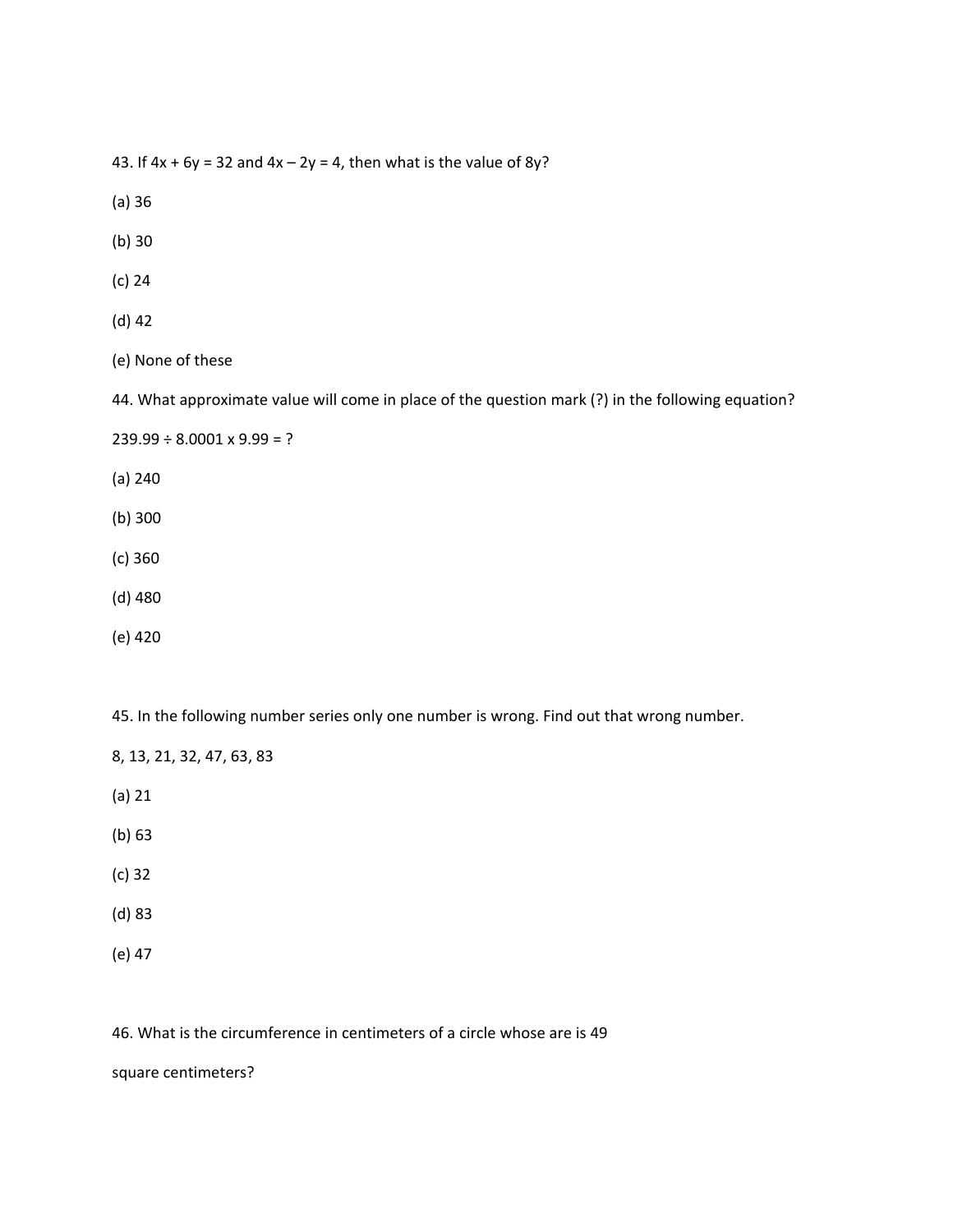(a) 28

(b) 14

(c) 7

(d) 21

(e) None of these

47. The average of eight numbers taken together is 12. Two of these numbers are 0 and the remaining numbers are equal. What is the value of the non‐zero number?

(a) 16

(b) 12

(c) 6

(d) 18

(e) None of these

48. A Compact Disc Player when sold for Rs. 13,600, incurred a loss of 15%. At what price should it have been be sold to make a profit of 35% on the cost?

(a) Rs. 5,600

(b) Rs. 21,600

(c) Rs. 20,400

(d) Rs. 4,800